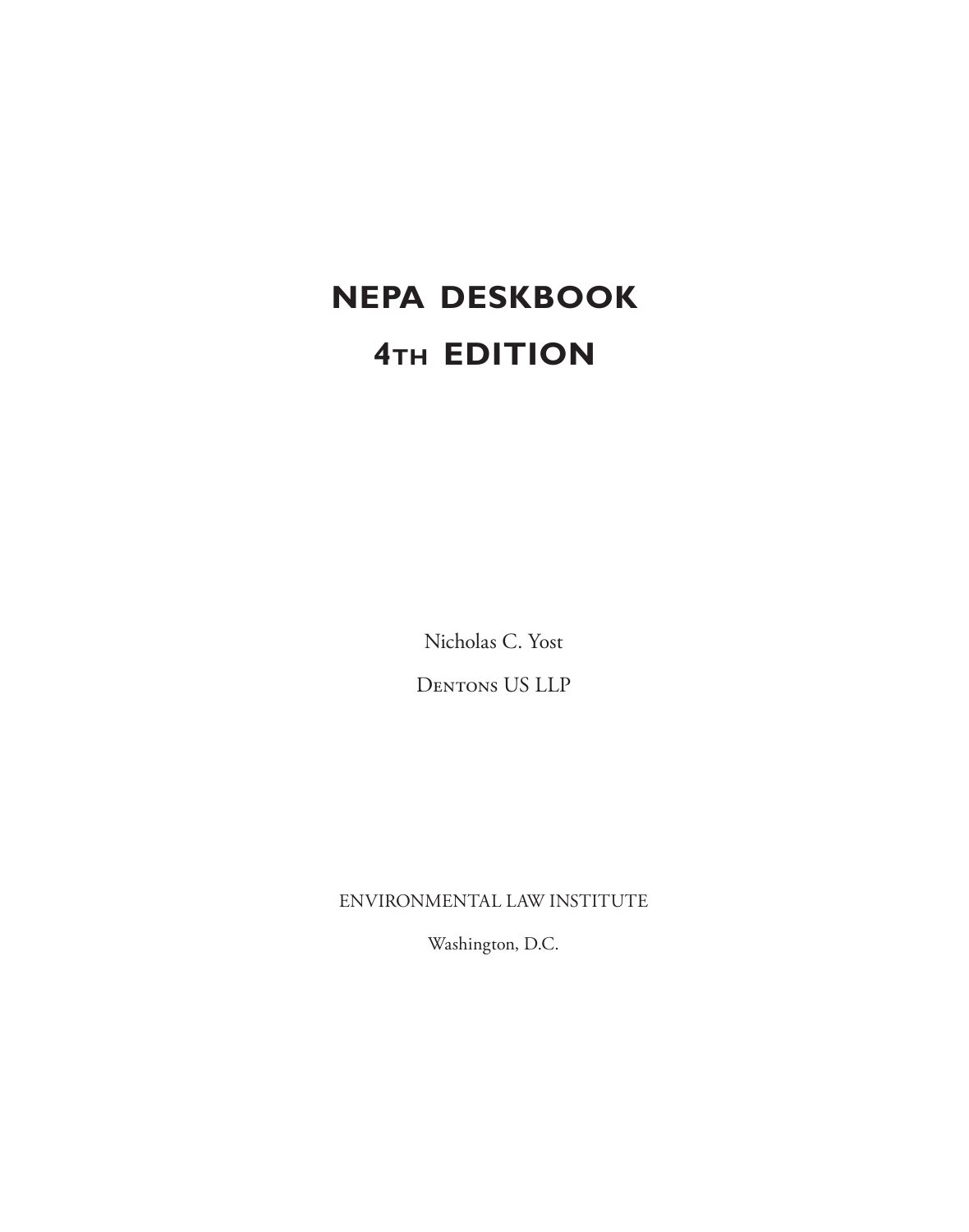Copyright © 1989, 1995, 2003, 2005, 2014 **Environmental Law Institute** 2000 L Street NW, Washington, DC 20036

All rights reserved. No part of this work may be reproduced or transmitted in any form by any means, electronic or mechanical, including photocopying and recording, or by any information storage or retrieval system, without permission in writing from the copyright holder.

Published 1989. Fourth edition published May 2014.

ISBN 978-1-58576-154-8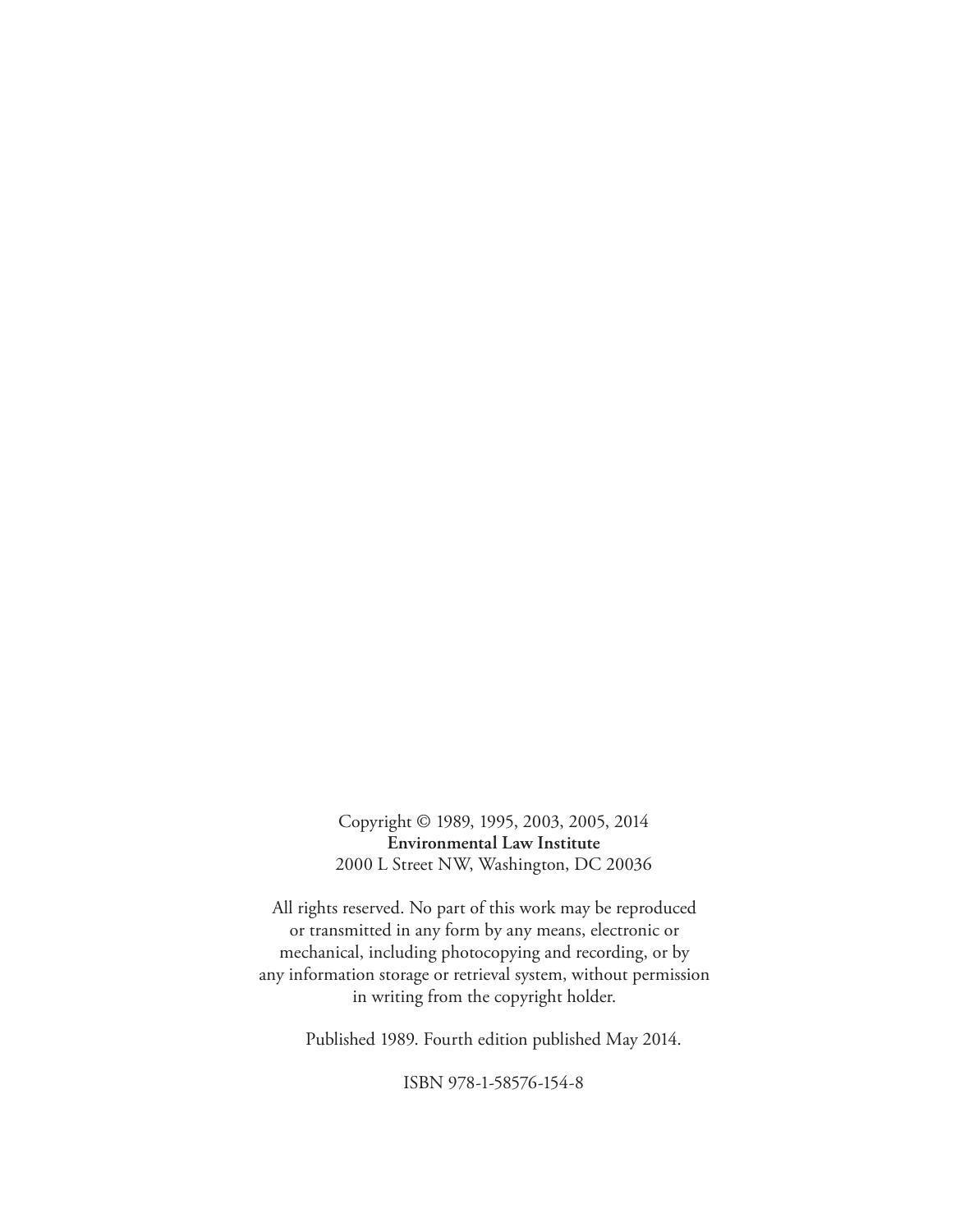## **Table of Contents**

## **Contents**

| I.   |                                                                                                                                                 |
|------|-------------------------------------------------------------------------------------------------------------------------------------------------|
|      | Introduction 1                                                                                                                                  |
|      |                                                                                                                                                 |
|      |                                                                                                                                                 |
|      | The Second Objective: Ensuring That Agency Decisionmakers Take Environmental                                                                    |
|      |                                                                                                                                                 |
|      |                                                                                                                                                 |
|      |                                                                                                                                                 |
|      |                                                                                                                                                 |
|      |                                                                                                                                                 |
| II.  |                                                                                                                                                 |
|      |                                                                                                                                                 |
|      |                                                                                                                                                 |
|      |                                                                                                                                                 |
|      | Definitions of Terms Regarding When an EIS Is Required: Proposals for<br>Major Federal Actions Significantly Affecting the Quality of the Human |
|      |                                                                                                                                                 |
|      |                                                                                                                                                 |
|      |                                                                                                                                                 |
|      |                                                                                                                                                 |
|      |                                                                                                                                                 |
|      |                                                                                                                                                 |
|      |                                                                                                                                                 |
|      |                                                                                                                                                 |
|      |                                                                                                                                                 |
|      |                                                                                                                                                 |
| III. |                                                                                                                                                 |
|      |                                                                                                                                                 |
|      |                                                                                                                                                 |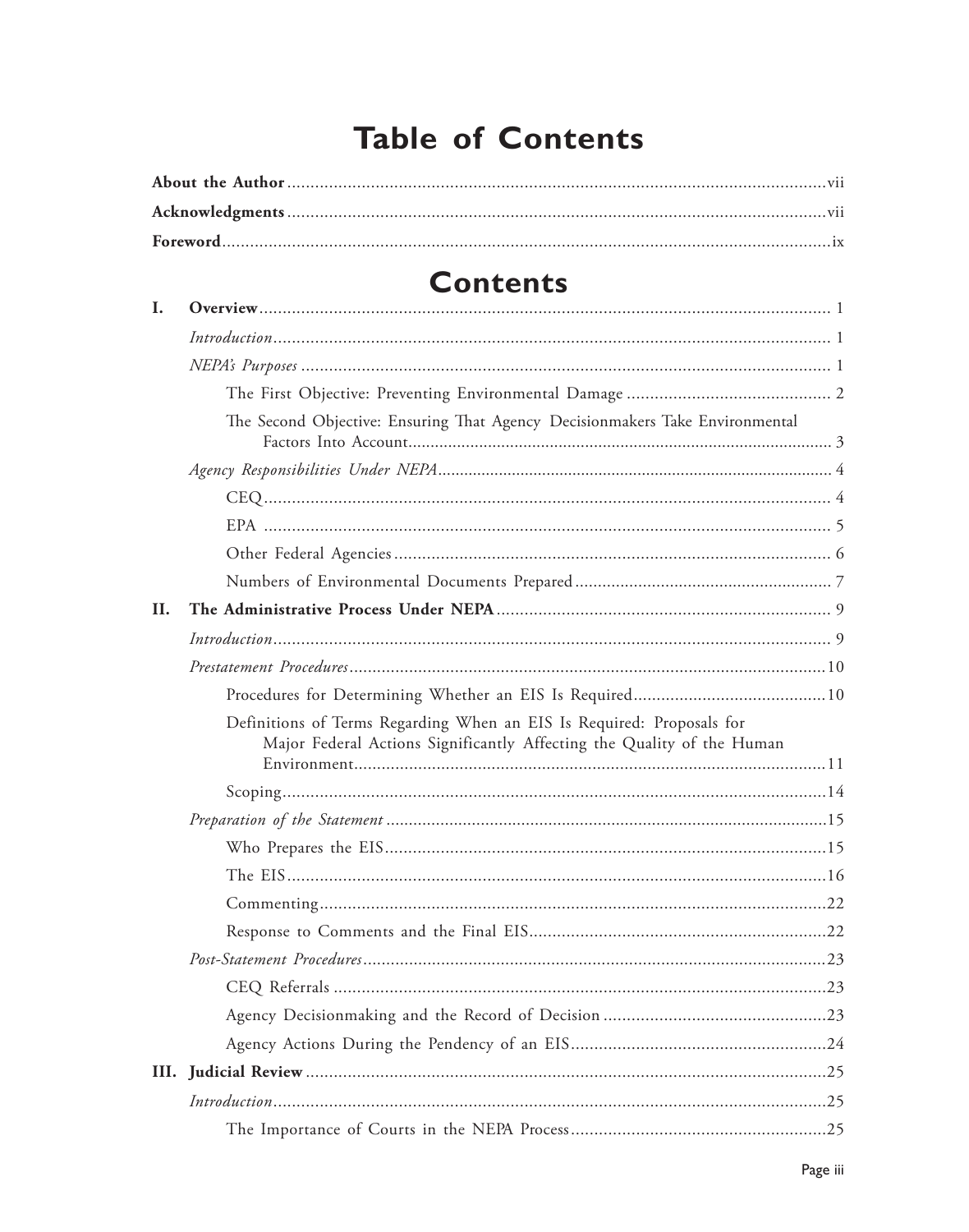| IV. |  |
|-----|--|
|     |  |
|     |  |

### **Appendices**

#### **Statutes**

| Appendix 4: State "Mini-NEPAs" and Other State Environmental                   |
|--------------------------------------------------------------------------------|
| <b>Executive Orders</b>                                                        |
| Appendix 5: Executive Order 11514: Protection and Enhancement of Environmental |
| Appendix 6: Executive Order 12114: Environmental Effects Abroad of             |
| Regulations                                                                    |
| Appendix 7: Council on Environmental Quality NEPA Regulations77                |
| Appendix 8: NEPA Implementation Procedures, Appendices I, II, and III 107      |
|                                                                                |
| Selected Agency NEPA Regulations and Procedures                                |
|                                                                                |
|                                                                                |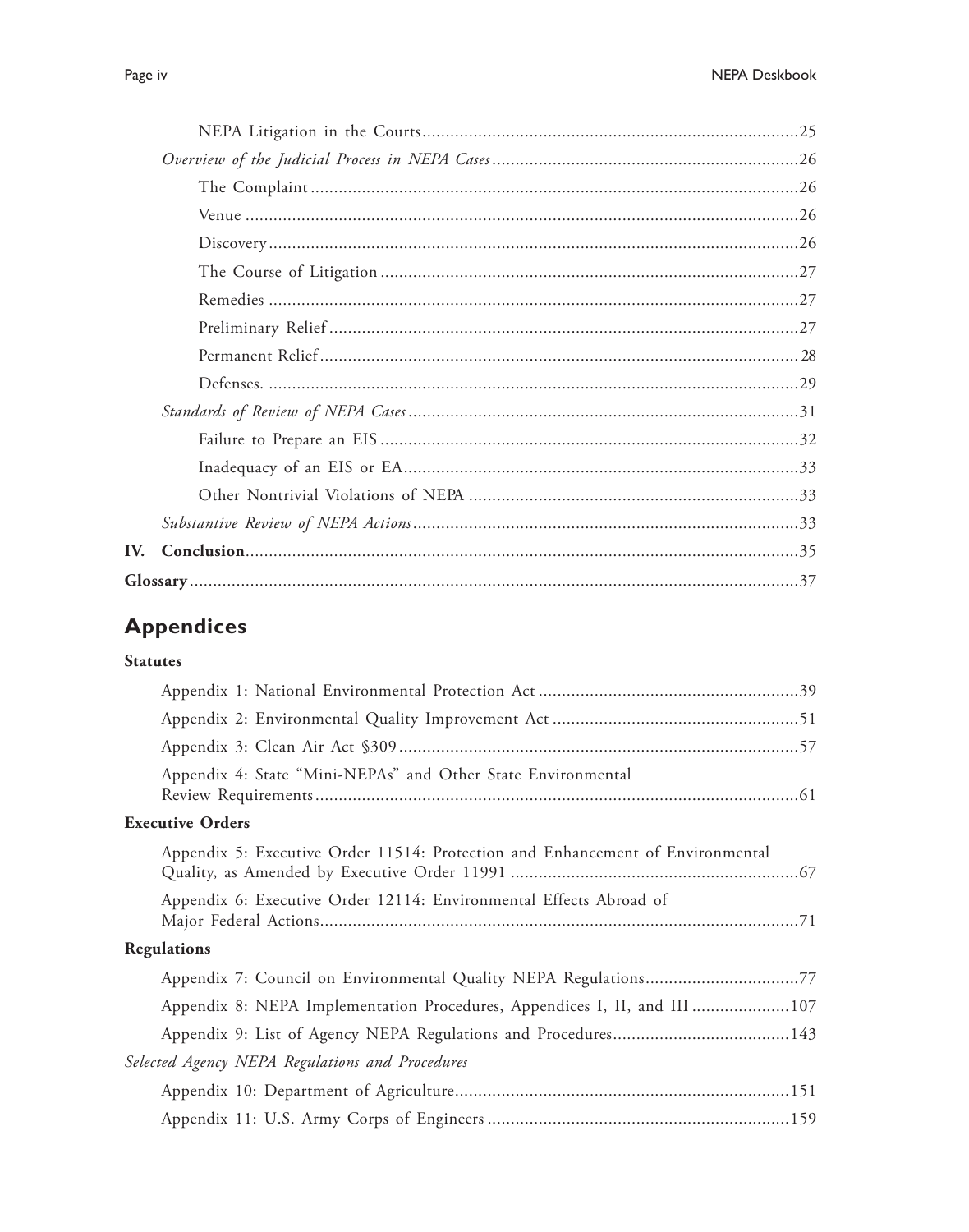#### **Policy Guidance**

#### *CEQ Guidance*

| Appendix 19: Forty Most Asked Questions Concerning CEQ's NEPA Regulations 397                                                                                       |  |
|---------------------------------------------------------------------------------------------------------------------------------------------------------------------|--|
|                                                                                                                                                                     |  |
| Appendix 21: NEPA Regulations; Incomplete or Unavailable Information421                                                                                             |  |
| Appendix 22: Application of NEPA to Proposed Federal Actions in the                                                                                                 |  |
| Appendix 23: Designation of Non-Federal Agencies to Be Cooperative Agencies 441                                                                                     |  |
|                                                                                                                                                                     |  |
| Appendix 25: Cooperating Agencies in Implementing the Procedural Requirements                                                                                       |  |
| Appendix 26: Memorandum for Heads of Federal Departments and Agencies:<br>Improving the Process for Preparing Efficient and Timely Environmental Reviews            |  |
| Appendix 27: Memorandum for Heads of Federal Departments and Agencies:<br>Appropriate Use of Mitigation and Monitoring and Appropriate Use of Mitigated             |  |
| Appendix 28: Final Guidance for Federal Departments and Agencies on Establishing,<br>Applying, and Revising Categorical Exclusions Under the National Environmental |  |
| Appendix 29: Reporting Cooperating Agencies in Implementing the Procedural                                                                                          |  |
|                                                                                                                                                                     |  |
| EPA Guidance                                                                                                                                                        |  |
| Appendix 31: Policy and Procedures for the Review of Federal Actions Impacting                                                                                      |  |
| Appendix 32: Amended Environmental Impact Statement Filing System Guidance<br>for Implementing 1506.9 and 1506.10 of the CEQ Regulations Implementing the           |  |
| $\sim$ H <sub>1</sub> 1 <sub>2</sub> C <sub>1</sub> 1 M <sub>1</sub> <sub>2</sub> <sup>2</sup> <sub>1</sub> <sup>1</sup> <sub>2</sub>                               |  |

#### **Other Helpful Materials**

Appendix 33: Abstracts of Selected Supreme Court Litigation Under NEPA ..................571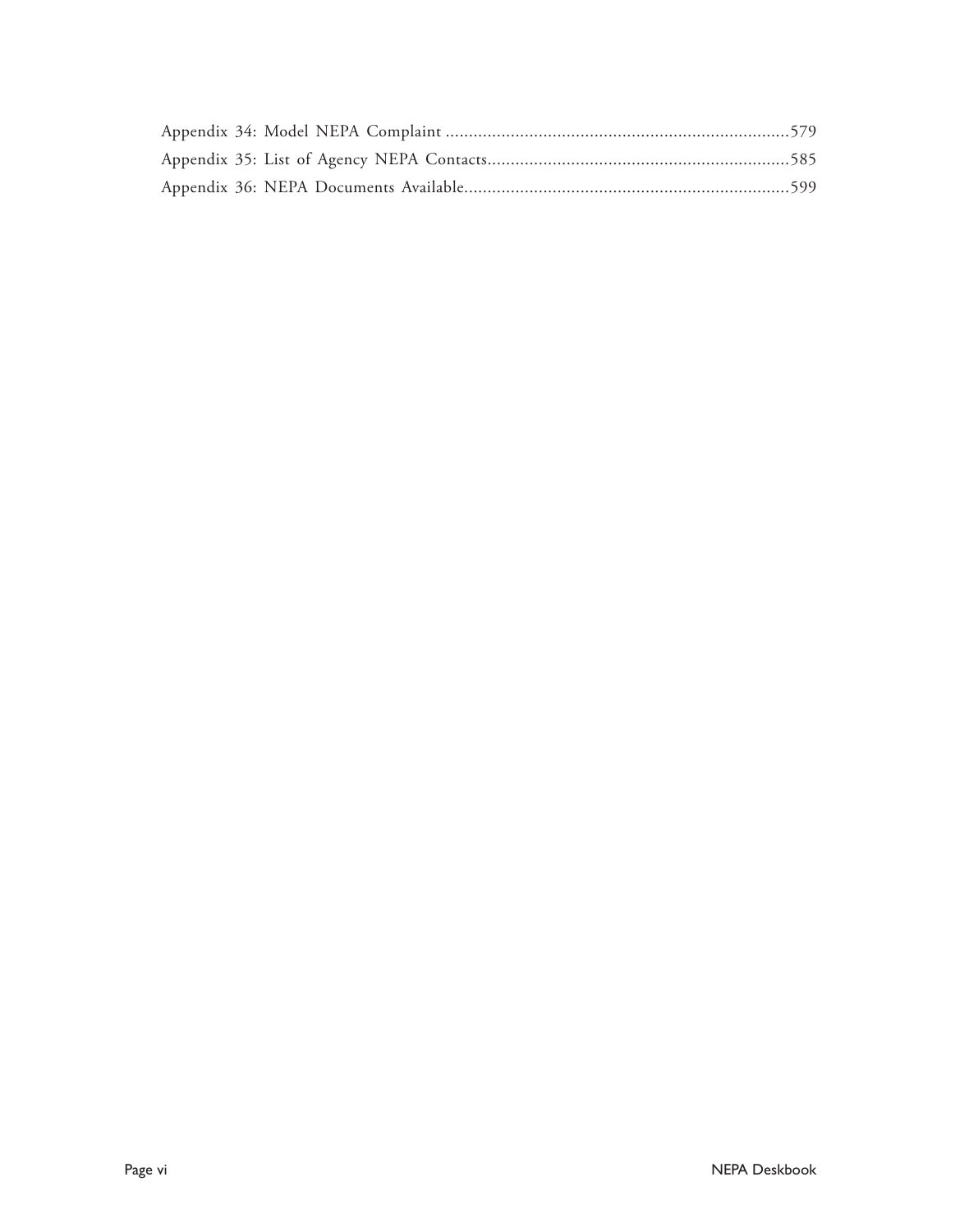#### **About the Author**



**Nicholas C. Yost** is a Partner at Dentons US LLP in San Francisco, California, from which he directs the firm's practice of environmental and natural resources law with a focus on the National Environmental Policy Act (NEPA). His practice includes counseling clients on environmental leadership and compliance with state and federal environmental laws, obtaining permits and authorizations, litigation, and representing clients before federal and state agencies on environmental matters. Mr. Yost was General Counsel of the Counsel on Environmental Quality from 1977 until 1981, where he had lead responsibility for the development and drafting of NEPA's implementing regulations. He has also served in the California Department of Justice, forming and heading the Environmental Section, as a pri-

vate interest lawyer, as a visiting scholar at the Environmental Law Institute, and as a private practitioner in Washington, D.C. Mr. Yost holds an L.L.B. from the School of Law, University of California at Berkeley (Boalt Hall), and an A.B. from Princeton University's Woodrow Wilson School of Public and International Affairs. He has chaired the Standing Committee on Environmental Law of the American Bar Association and the Committee on the Environment of the California State Bar, and has also co-chaired the Environment, Energy, and Natural Resources Section of the District of Columbia Bar. In 2010, he received the ABA's Award for Distinguished Achievement in Environmental Law and Policy.

#### **Acknowledgments**

The author wishes to acknowledge the contributions of James W. Rubin and Sarah Ratcliffe Choi, both with Dentons, and Kathleen Boergers, to earlier versions of this Deskbook, and that of Jessica Duggan, who assisted with the current appendices.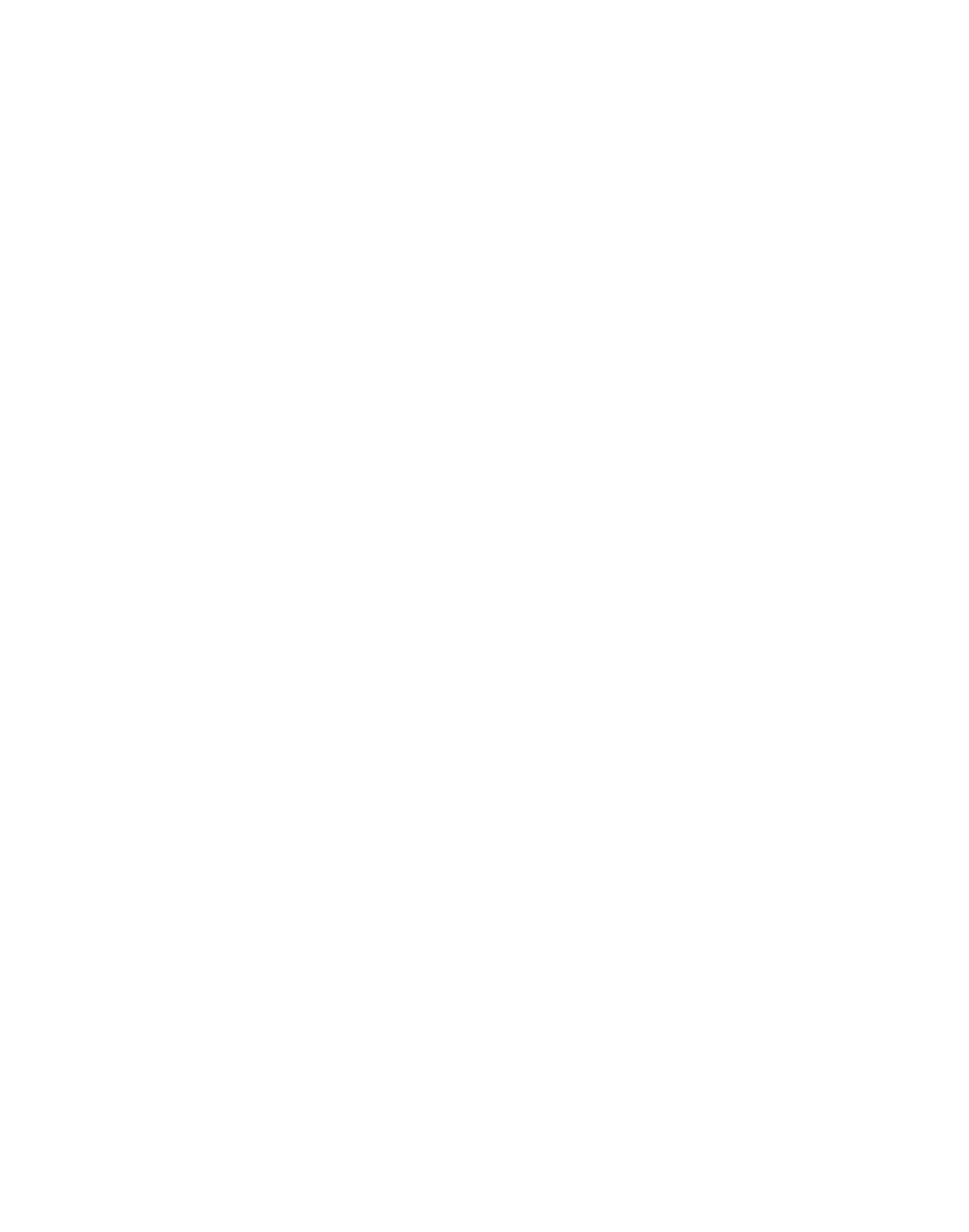#### **Foreword**

The Environmental Law Institute (ELI) has a special interest in the National Environmental Policy Act that dates back to our shared birth date in December 1969. This *Deskbook*, now updated, is one of the most popular resources for environmental professionals in the United States and abroad. I was recently asked which statute I thought had the greatest impact on environmental law. Although there are many candidates for this honor, my own candidate is clear: NEPA. Not only did the statute revolutionize federal decisionmaking, but it has been replicated countless times in state statutes and exported to numerous foreign governments to guide their decisionmaking. We should always be proud of our nation's contribution to the worldwide use of NEPA-like statutes to advance environmental action.

Over the years, the Environmental Law Institute and the Council on Environmental Quality (CEQ) have cooperated in conference and research projects. We've watched the birth and application of NEPA, its inculcation into the fabric of the federal government's decisionmaking process, and its journey through many courts, creating a nearly unparalleled body of environmental law. Without question, NEPA has been highly successful in assuring that environmental considerations are factored into federal planning and decisionmaking.

NEPA is a statute of productive dimensions because it impacts the relationships of the body politic. It clearly directs coordination among federal, state, municipal, and private agencies that would not occur otherwise. Even when there is gridlock elsewhere, NEPA has often acted as a consensus-building tool to provide real options that take into account environmental protection. It also empowers citizens to participate directly in environmental planning. In fact, NEPA has been the single most useful development in opening up federal agency decisionmaking to groups that do not have budgets or staff to investigate projects. Citizen groups find environmental impact statements (EISs) particularly useful because they include key information about projects in one, easily accessible document. And, decisionmakers rely on NEPA impact statements, knowing that they must be both comprehensive and balanced to be effective.

The brilliance of NEPA is that it calls for active citizen and interest group participation to forge consensus and wise environmental decisions. And, it provides a record in one place for key decisions. In this effort, there is much work for lawyers. The *NEPA Deskbook* is designed to assist practitioners by assembling the necessary legal materials in one place.

The introductory chapter of the *Deskbook* presents a detailed analysis of the statute by the leading U.S. expert on NEPA. As General Counsel of the CEQ from 1977 until 1981, Nicholas C. Yost led the successful effort to write regulations that put administrative flesh on the bare bones of the statute. This expert legal commentary is accompanied by the text of the statute, the regulations, key policy guidance that gives insight into NEPA's implementation, and sample documents prepared under the statute. An especially useful feature of the *Deskbook* is its collection of summaries of U.S. Supreme Court cases prepared by the staff of ELI's highly regarded *Environmental Law Reporter (ELR)*.

Most of the lawsuits filed under NEPA have arisen from its statutory requirement that the lead agency file an EIS for each "major Federal action significantly affecting the quality of the human environment." These few words, each of them with independent meaning, have become the workhorse of environmental litigation, and lawyers play a key role in assuring compliance with its requirements. Knowledge of case law is especially essential in this area, and the *Deskbook* excels in presenting cases in a clear and understandable fashion.

As with all ELI Deskbooks, the *NEPA Deskbook* is an extremely valuable resource for a skilled practitioner. Keep it by your desk. Carry it to meetings. Our editors have carefully screened materials to include only the information environmental professionals need most.

The Deskbook series is a spinoff of *ELR*'s work in tracking and analyzing legislative, regulatory, and judicial developments. Companion Deskbooks—the *Environmental Law Deskbook*, the *TSCA Deskbook*, the *Wetlands Deskbook*, the *RCRA Permitting Deskbook*, the *Environmental Crimes Deskbook*, the *Natural Resource Damage Assessment Deskbook*, the *Superfund Deskbook*, and the *Oil Pollution Deskbook*—have drawn an enthusiastic response from environmental law practitioners.